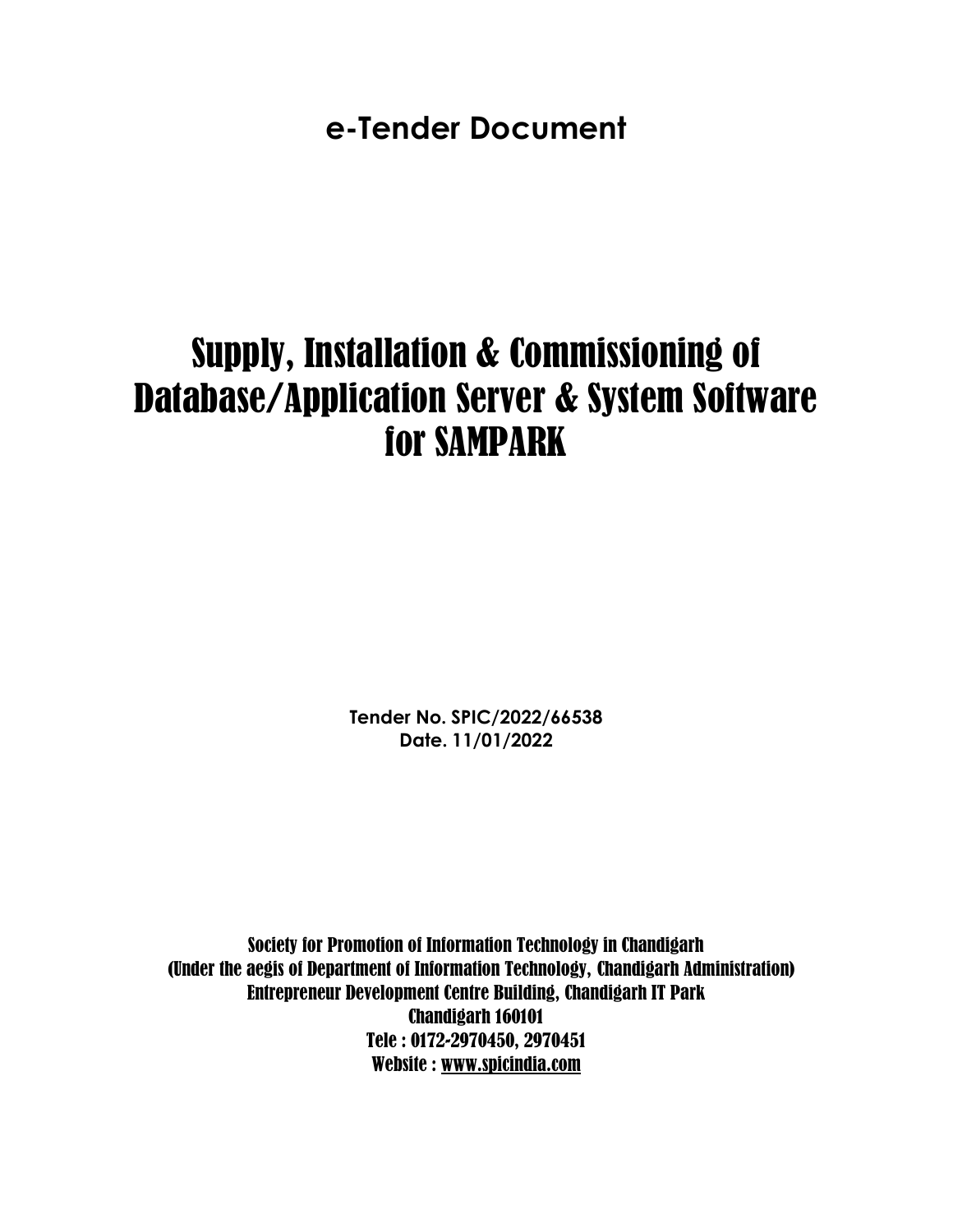#### **Society for Promotion of Information Technology in Chandigarh (SPIC)** *Tender Document for supply, installation & commissioning of Server for Sampark*



Sealed Tender in 'two part' are being invited from reputed vendors for supply, installation & commissioning of Server & System Software for Sampark under Department of IT, Chandigarh Administration in the form of **e-Tender** as well as **sealed hard copy** of the same tender for the following job from reputed organizations having sufficient experience and credentials for successful supply, installation and commissioning of Server, supporting software and peripherals preferably in government / quasi-government organizations. Vendor should be capable of supplying, Installation & Commissioning of the Server under this tender.

- **Tender Processing Fee**: ₹ 2,000/- (Two Thousand only) in the form of Non refundable bank draft in favour of 'Society for Promotion of IT in Chandigarh' payable at Chandigarh must be submitted along with tender.
- **Earnest money deposit:**The Tenderer has to submit a Bid Security /Earnest Money Deposit (EMD) of `1,00,000/- (One Lacs only) in the form of Bank Gurantee in favour of 'Society for Promotion of IT in Chandigarh' payable at Chandigarh along with the Technical Bid. Tenders that are not containing the Earnest Money Deposit (EMD)/Bid Security and Tender fees shall be rejected out rightly. EMD should be valid for at least Three months and should be in the Form of Bank Guarantee from reputed Bank. EMD of all unsuccessful bidders will be returned after completion of Tendering Process, however EMD of successful bidder will be returned on receipt of Performance Bank Guarantee.

#### **Last date & time of submitting the tender (e-Tender & Hard Copy): 31st January'22 at 12:00PM**

This Tender document can also be downloaded from e-tendering website of Chandigarh Administration **- [https://etenders.chd.nic.in](https://etenders.chd.nic.in/)** or from SPIC's website **http:/[/www.spicindia.com](http://www.spicindia.com/)** and submit physical copy of the bid with Tender Processing Fee in favor of **SPIC** payable at Chandigarh in addition to submit the tender through e-Tendering website of Chandigarh Administration (**[https://etenders.chd.nic.in](https://etenders.chd.nic.in/)**). *The tender of only those bidders would be qualified for tendering process, who are applied through e-Tendering as well as submit the Hard copy*.

SPIC reserves the right of accepting and/or rejecting any/all Tenders without assigning any reasons thereof.

The Offers should be submitted in two sealed covers one super scribed "Technical Bid" and other "Price Bid". Both covers shall be put in another sealed cover super scribing the envelope with "Tender for supply, installation & commissioning of SERVER for SAMPARK". Technical BID should also contain the Prospectus containing technical specifications of SERVER to be supplied under this tender.

The Technical bid cum qualification BID will be opened at **31st January'22 at 12:30PM at SPIC Office** on the same day in the presence of attending tenderers or their authorized representatives.

After opening of Technical bid, the capability and suitability of the bidders shall be evaluated and Price bid of the qualified bidders shall only be opened in the presence of the attending Bidders. The date of opening of Price bid will be informed to the qualified bidders.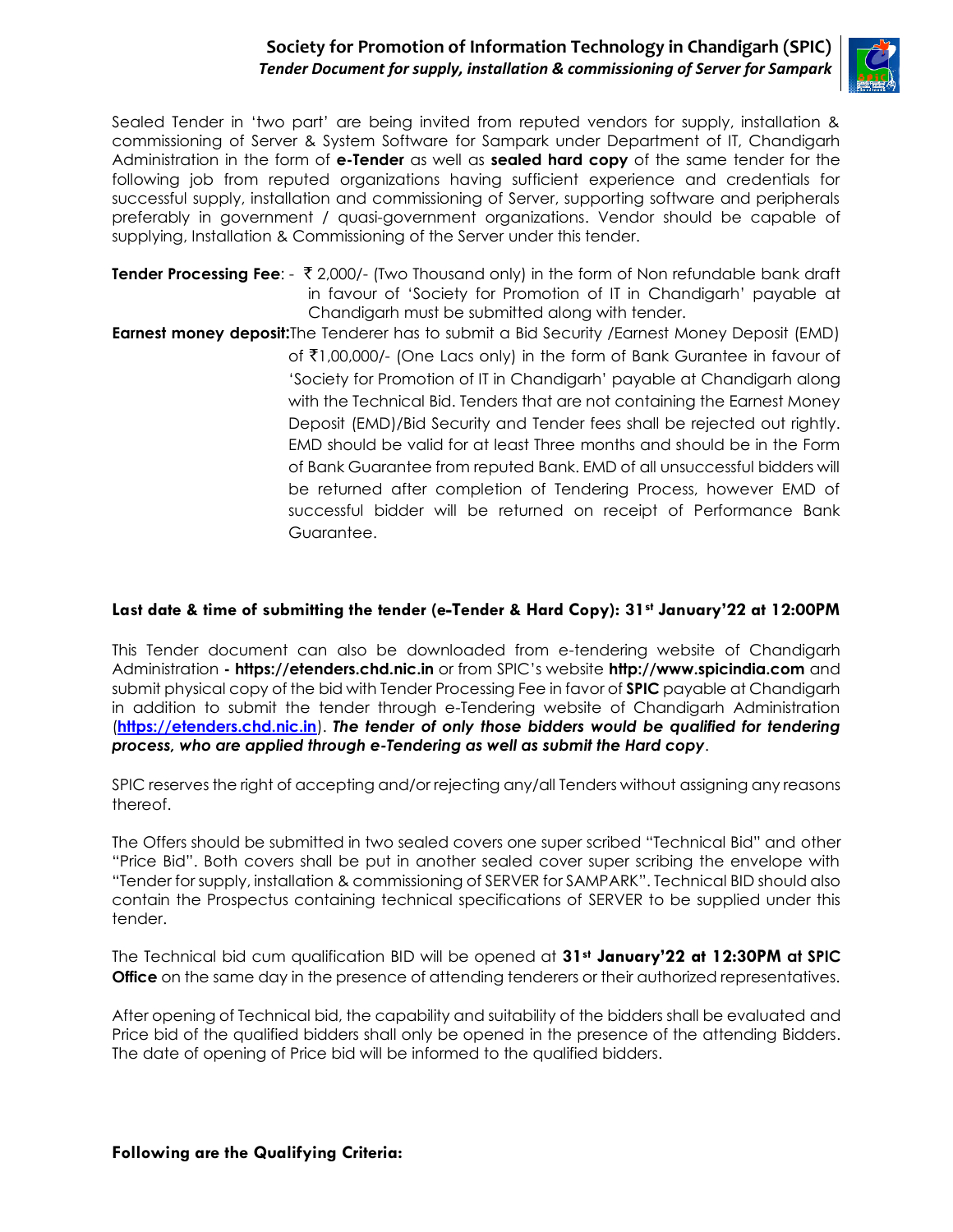

- 1. The Bidder must be registered/ incorporated under Indian Companies Act 1956/2013 & should be an established Authorized dealer engaged in the supply/ installation / maintenance Activities of IT Infrastructure items like Server, PCs etc. for more than 5 years in India.
- 2. The bidder should have an annual turnover of one core or more in each of the last 3 financial years (2017-2018,2018-2019,2019-2020). The bidder should submit Certificate from CA or Audited Balance sheets of last three financial years.
- 3. The bidder should have at least 5 technically competent and experience key personnel on its rolls and to be associated in this project for installation and servicing. The bidder should submit resumes of all such human resources, duly verified by authorized signatory.
- 4. The bidder should have successfully implemented at least 3 similar projects, each amounting to INR 30 Lacs for supply, installation and commissioning of various IT components like Servers, System Software etc.

Or

The bidder should have successfully implemented at least 6 projects, each project amounting to INR 15 Lacs for supply, installation and commissioning of various IT components like Servers, PCs etc.

The bidder should attach Work Order/Contract Letter along with commissioning Report.

5. The bidder should have successfully implemented at least one project amounting to INR 30 Lacs for supply, installation and commissioning of various IT components in Central Government /State Government/ Govt. PSUs.

Or

The bidder should have successfully implemented at least two projects, each project amounting to INR 15 Lacs for supply, installation and commissioning of various IT components like Servers, PCs etc. in Central Government /State Government/ Govt. PSUs.

The bidder should attach Work Order/Contract Letter along with commissioning Report.

- 6. The Bidder must be ISO 9001:2000 or above certified (copy of the certificate to be attached).
- 7. The Bidder should be an authorized partner for the product being quoted (supported by letter from OEM).
- 8. The bidder should have registered office in Tri City, operational for at least 5 years with adequate staff. The bidder should attach Undertaking from authorized signatory.
- 9. The bidder should have valid PAN and Service Tax Number. The bidder should attach Valid Certificates.
- 10. The bidder should not be joint venture/joint bidding/consortium and should be exclusively associated with supply and installation of Server and Server related components.
- 11. Even though the bidder meet the above qualifying criteria, they are subject to be disqualified in case of following conditions:
	- a. The bidder is in litigation with any Govt. Organization / Society / Trust / Board / Corporation.
	- b. The bidder has made any false representation in the forms, statements and attachments submitted in proof of the pre-qualification requirements.
	- c. The bidder has a record of poor performance such as abandoning of any allotted project, inability to complete any allotted project, delay in completion of any allotted project etc.
	- d. The bidder has been black listed by any Government or its organizations.

A self-certificate to this effect is required from the bidder. If at a later stage it is found that any Bidder has wrongly certified, the bidder shall be liable for action under the Criminal law.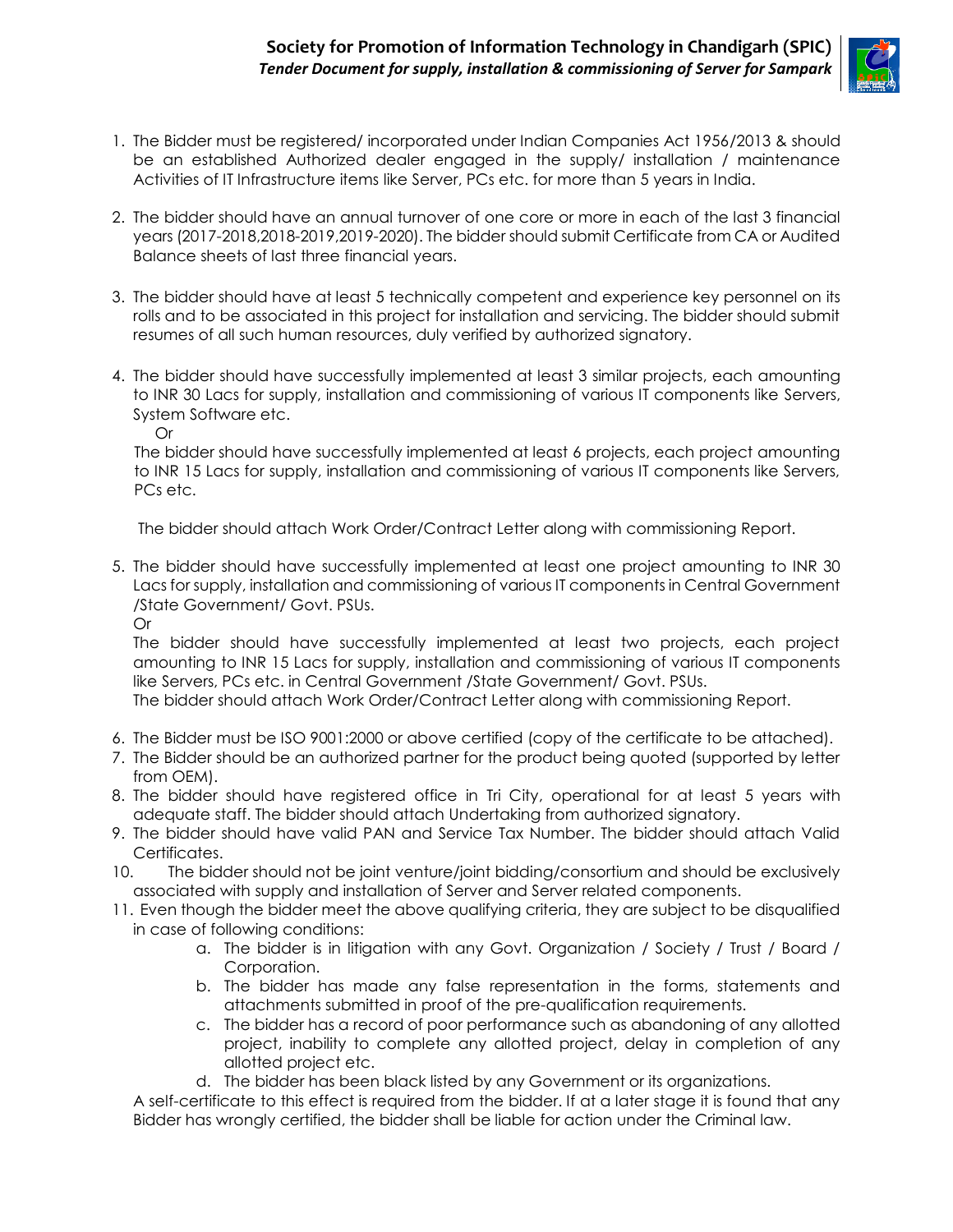

#### **Scope of work**

The work to be rendered by the Vendor under this tender is supply, installation of Hardware & System Software and commissioning of the sold equipment and training at the users' premises. The tender should include the installation material wherever required.

It would be the responsibility of the selected vender to supply and install all the materials at the State Data Centre (SDC). The vendor should co-ordinate with the Co-coordinators of the various Sampark Centers about the availability of the System Down time for installation of the new server and also finalize positioning of all the materials in coordination with SPIC and the in-charge SDC.

During the warranty period of all the materials, the vendor would also serve as a single point support services and should have proper backup of all the materials. In case of any hardware failure within the warranty period, the vendor should be able to provide standby hardware within 24 hours.

**Two Server with similar configuration (Dell PowerEdge R730) is already being used as Sampark Server at SDC; installation of the new Server will be in line with the existing server along with the porting of existing licenses into new server would be the responsibility of the vendor.** 

The vendor would also be responsible any delay in the implementation process and may also be penalized @`500/- per day for each day delay for the same. In case of any penalty levied, the same would be adjusted in the payment to the vendor.

#### **Terms & Conditions:**

- 1. The Tenderer must be required to deposit Tender Processing fee through Bank Draft drawn in favor of 'Society for Promotion of It in Chandigarh' payable at Chandigarh. No tender shall be accepted without the Processing Fee of Tender.
- 2. 80% payment will be made against submitted bill after installation and joint installation report of all items of the tender & remaining 20% after completion of the 90 days of successful operations.
- 3. The rates should be valid for at least 6 months.
- 4. The rates should be quoted in words as well as in figures in respect of each item.
- 5. Prices shall be INR, including all taxes.
- 6. All essential items including cables, connectors, etc. needed for the smooth operation of the equipment shall be assumed to have been included in the quoted price/items if these have not been quoted separately.
- 7. Installation, testing and commissioning of the equipment purchased is to be done by supplier at the site. No extra charges on account of installation and commissioning would be entertained.
- 8. Clause by clause compliance with the technical specification/Model/Make in this tender is required.
- 9. Technical specification/Model/Make shall be strictly as per the requirements laid down.
- 10. The Authorized Distributors /Authorized Service Providers of the brand (s) shall have to produce original certificate from the manufacturing company to the effect that they are authorized to quote, negotiate, sign documents, effect the deliveries and arrange after sale service on behalf of the manufacturing company. The said should be valid for the effective period with reference to this specific Tender; else the tender will be rejected.
- 11. **Necessary proof of registration is required to be attached by OEM against amended GFR 144(xi) vide notification F.18/37/2020-PPD dated: 08/02/2021 by Ministry of Finance, Govt. of India.**
- 12. **Period of delivery:** Should be within Thirty days from the date of opening of purchase order.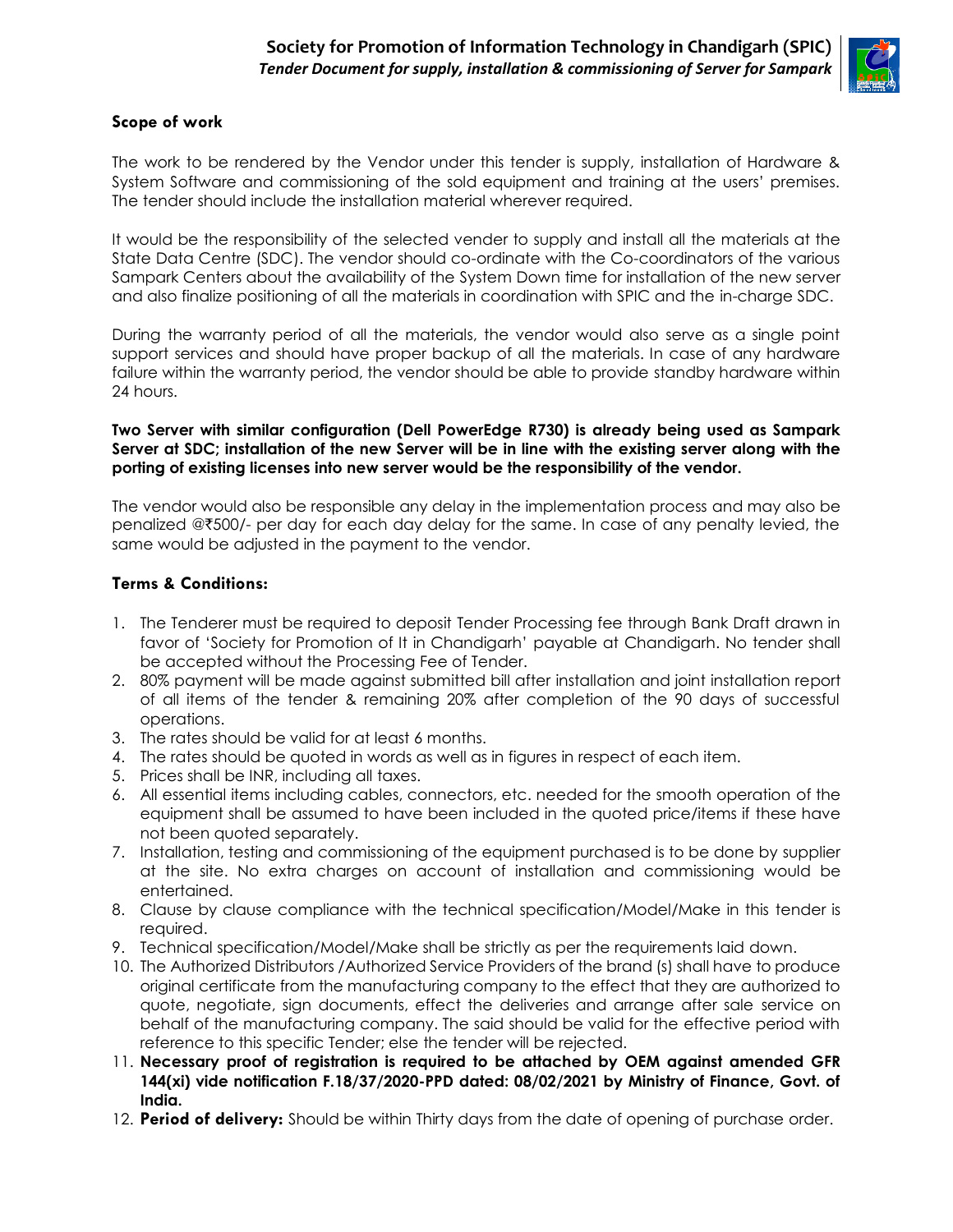#### **Society for Promotion of Information Technology in Chandigarh (SPIC)** *Tender Document for supply, installation & commissioning of Server for Sampark*



13. The vendor should quote and be capable to supply all the necessary accessories for the equipment. However, SPIC has the right to procure a part or a whole of equipment.

#### 14. **Warranty:**

The manufacturer should give guarantee/warrantee for a period **not less than three years for Hardware and Update support for at least One year for System Software**. If the equipment installed at one location is subsequently shifted to another location, the warranty services shall continue to be provided at new location without any additional financial implications. Undertaking that during warranty period, if any defect in the supplied equipment is noticed by the Purchaser, the supplier or his representative shall rectify the defect or replace the defective item free of cost at the installation site at the earliest possible, latest within a period of 1 day of notification and till that time supplier should arrange standby equipment.

#### 15. **After Sales Service:**

- a. The name and complete address of the company in India authorized by the manufacturer, to provide after sales service for the equipment should be mentioned. The appointed authorized service provider should be holding a valid certificate from the manufacturer to this effect.
- b. The manufacturer should give an undertaking that after the warranty period, they shall provide spares and after sale service of the equipment in India for the normal lifetime of the equipment.
- **c. The manufacturer should give an undertaking that after expiry of the 3 years' warranty period for Hardware, they shall provide spares and after sale service of the equipment in India for the normal life time of the equipment during CAMC (Comprehensive Annual Maintenance Contract) for at least 2 years' period failing which SPIC reserves the right to blacklist the Vendor.**
- 16. The bidder should have enough infrastructure as well as qualified personnel to maintain the highly sophisticated equipment.

#### 17. **Maintenance Training & Handholding Support:**

The bidder shall arrange for the training to the personnel of Sampark on various aspects like installation, operation and maintenance etc. of the equipment. Training shall be inclusive of repairing equipment defects, carrying out trouble -shooting, rectification and maintenance of the total system. The supplier shall be required to provide training of two technical personnel (free of charges) for duration of one week to operate the equipment. The exhaustive training of hardware / software training shall be conducted at the site.

The bidder shall arrange for the handholding support to the Sampark on various aspects like installation, operation and maintenance etc. of the equipment for at least one year. During handholding period the vendor should visit each State Data Centre at least once in a month for normal procedure of maintenance.

#### 18. **Security Deposit:**

10% of the billed value (As per the Financial BID) will be kept as security deposit, which will be released after successful performance of the items for 3 years from the date of joint installation report is signed. **Security deposit should be submitted within 7 days from the date of issue of Letter of Indent (LOI) by SPIC and it should have validity of 3 years and 60 days from date of Issue.**

#### 19.**Performance bank guarantee (PBG) for CAMC:**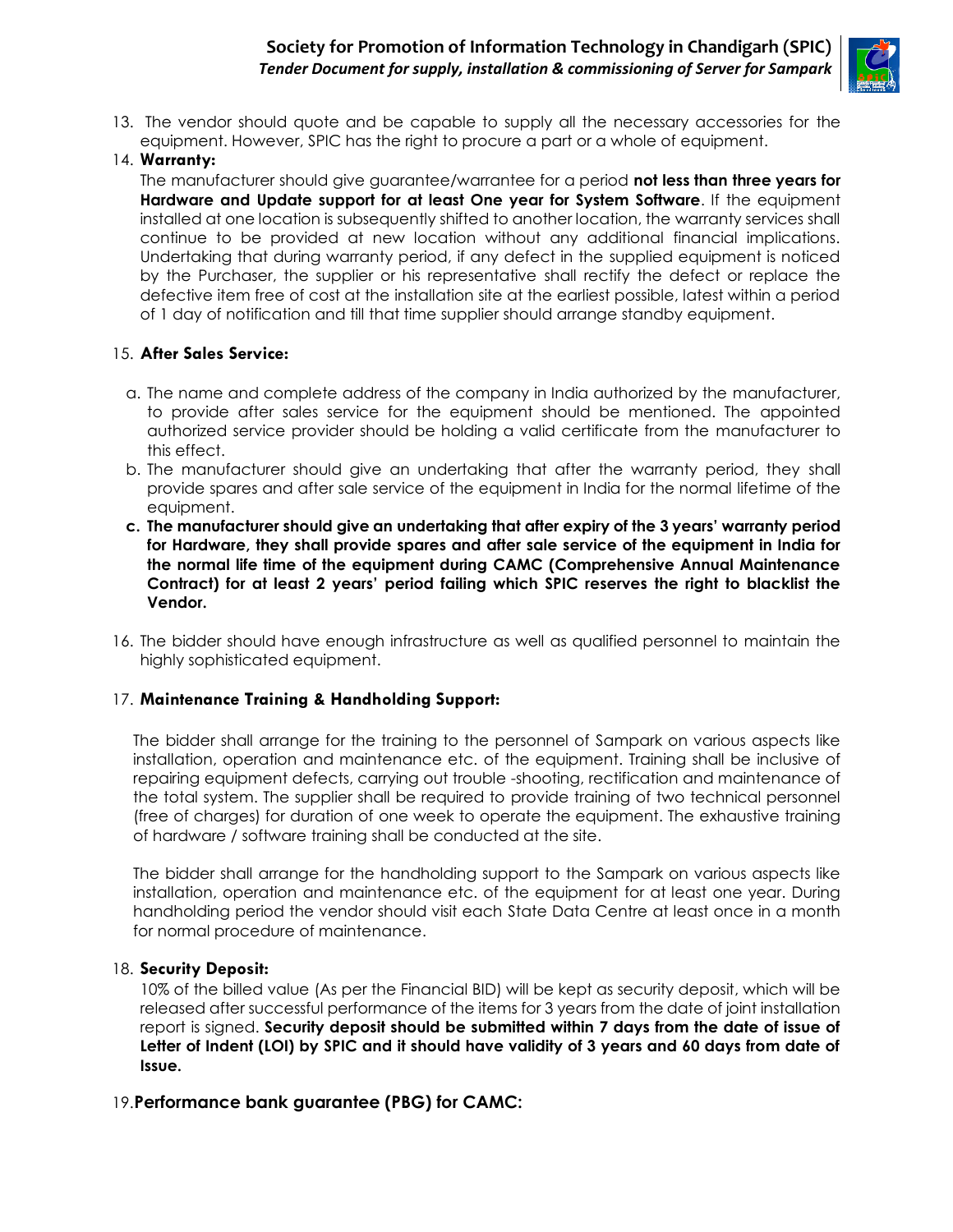#### **Society for Promotion of Information Technology in Chandigarh (SPIC)** *Tender Document for supply, installation & commissioning of Server for Sampark*



No Performance Bank Guarantee is required to be submitted for CAMC period at initial stage since it is optional. However, if SPIC opt for CAMC during any stage, then PBG @10% for the total CAMC Price is also required to be deposited by the Bidder within 7 days from the date of issue of Purchase Order. PBG for CAMC should be valid for sixty days over and above the Contact Duration and should be in the Form of Bank Guarantee from reputed Bank.

- 20. SPIC reserve the right to purchase varying quantity of material, less or more than the quantity specified in the tender.
- 21. SPIC reserves the right to reject any/all tenders or cancel the accepted tenders without assigning any reason.
- 22. Tender paper should be signed in all pages with seal and rate of each item should be entered in the tender form in the specified pages of the tender. Total amount should be calculated and entered in the sheet included in the tenders.
- 23. Tenderers should quote all items of the tender. Partial quoting will not be accepted.
- 24. The tender should be prepared & submitted after carefully perusing the complete tender document (including the guidelines, instructions, terms and conditions, nature & scope of work, specifications of the equipment to be supplied & work to be performed etc.)
- 25. Only those Tenderer(s) who meet all the guidelines and terms & conditions in all respects should submit their tender, complete in all respect, after perusing complete tender document.
- 26. The specifications of the equipment are en closed as Annexure-I.
- 27. Please confirm that only original equipment(s) and components will be supplied by you.
- 28. Please note that the SPIC reserves the right to place orders in part(s) or part thereof for individual items (if needed) on the rates quoted by you.
- 29. Please quote all price/s inclusive of all taxes and duties.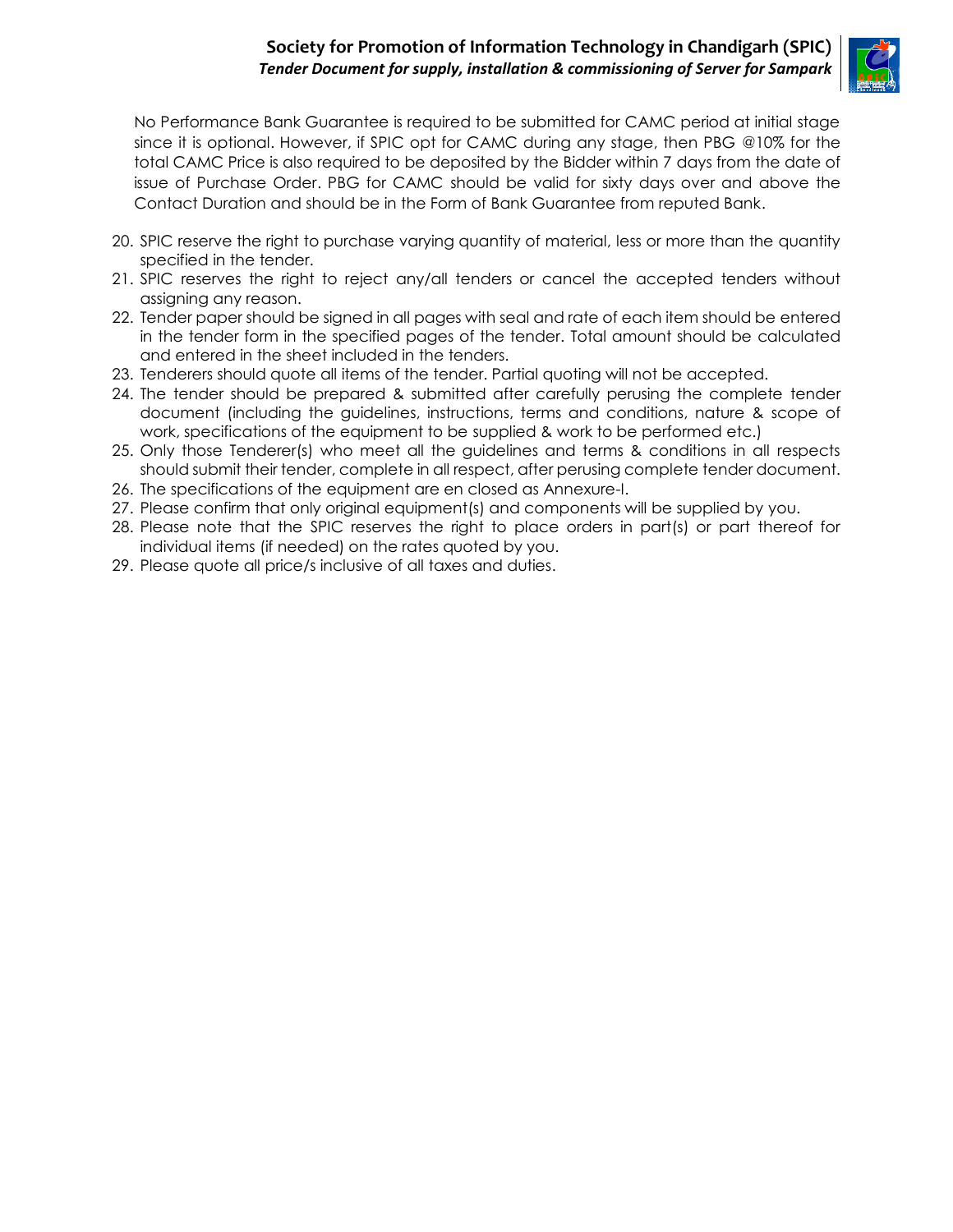

#### **BILL OF QUANTITY & PERFORMA FOR PRICE BID Tender No: SPIC/2022/66538 dated:11/01/2022**

To,

From,

The Chief Executive Officer, Society for Promotion of IT in Chandigarh (SPIC) Entrepreneur Development Centre Building, Chandigarh IT Park, Chandigarh

| Sr.                | <b>Description of Equipment</b>                                                              | <b>Unit Price</b> | Tax | <b>Total Unit</b><br><b>Price</b> | Qty. | Total Price |
|--------------------|----------------------------------------------------------------------------------------------|-------------------|-----|-----------------------------------|------|-------------|
|                    | Database cum Application Server<br>(Detail Specification attached in Annexure I)             |                   |     |                                   | 2    |             |
| $\overline{2}$     | Dedicated Clustering Software for 2 Servers<br>(Detail Specification attached in Annexure I) |                   |     |                                   |      |             |
| 3                  | Windows Server 2012 Std. Edition or higher<br>with 5 CAL                                     |                   |     |                                   | 2    |             |
| 4                  | SQL Server Std. 2012 or higher - 2 Core<br>License                                           |                   |     |                                   | 6    |             |
| 5.                 | <b>External Connector for Sr.1</b>                                                           |                   |     |                                   | 2    |             |
| <b>GRAND TOTAL</b> |                                                                                              |                   |     |                                   |      |             |

#### **Place: (Signature of authorized person with seal)**

#### **Date:**

#### **NOTE: BID MUST BE SUBMITTED ON LETTERHEAD OF THE COMPANY**

#### **Note:**

- *1.* The commercial figure quoted will be an all-inclusive figure inclusive of out-of pocket *expenses and all taxes, duties, etc. payable. No out-of-pocket expenses will be reimbursed separately.*
- *2. Should the commercial quote include separate out of pocket expenses or any taxes, duties, etc., other than mentioned above, such a commercial proposal would be treated as an invalid.*
- *3. SPIC reserves the right to increase or decrease quantity of any components.*